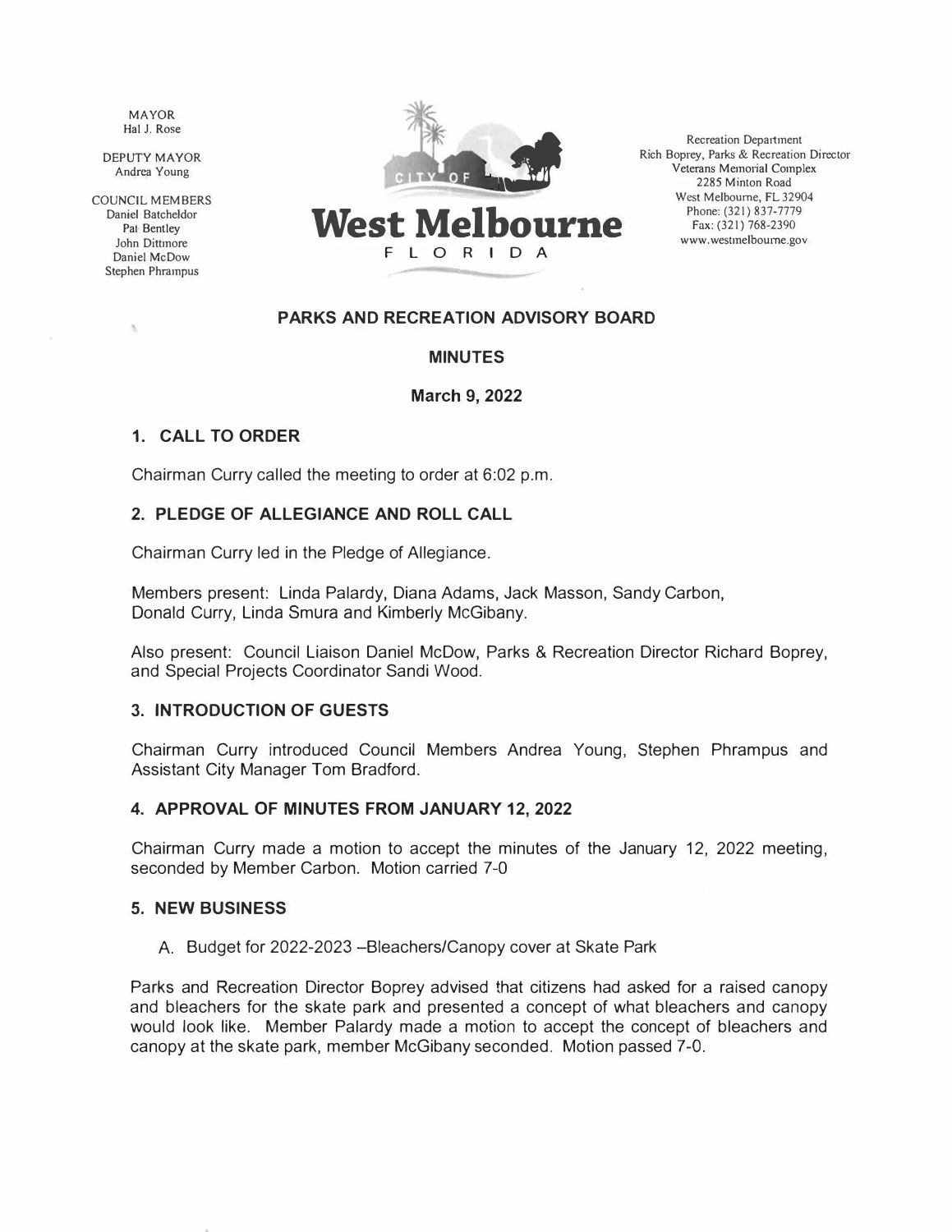B. Budget for 2022-2023 – New pavilion at Clements Wood Park

Parks and Recreation Director Boprey presented the board with a concept of a pavilion with water, grill and electric that is similar to the pavilions at the West Melbourne Community Park. A motion was made by Member Masson to accept the concept of a new pavilion with water, grill and electric, seconded by Member Adams. Motion passed 7-0

# **6. PARKS AND RECREATION UPDATES**

A. Playground at Clements Wood Park.

Parks and Recreation Director Boprey advised the board that funding in the amount of \$80, 000 for a new playground at Clements Wood Park has been approved by the City Council. Chairman Curry asked if the Recreation Department has contacted the current playground manufacturer to see if there are replacement parts available instead of replacing the playground. Director Boprey advised that he had not contacted the manufacturer as the age of the current playground would not have current parts in stock and any attempt to repair the playground would create a liability to the City. A motion was made by member Masson to replace the playground, seconded by member Smura. Motion passed 7-0. Council Liaison McDow advised that the selected playground would need to come back the Parks and Recreation Board for selection before presented to Council. Director Boprey advised that he would be bringing 3 concepts and quotes for playgrounds to the next meeting to ask for the Board's recommendation before it is presented to Council for approval. There was also discussion about a playground at Tallwood Park. Director Boprey advised that he has future plans for Tallwood Park to expand it as an exercise park with a walking track and additional workout stations.

Director Boprey advised he was in receipt of the list of items from Chairman Curry that he felt needed attention in the parks.

B. Parks Maintenance Crew subsidence project at Skate Park

Director Boprey advised that the Parks and Recreation maintenance crew had replaced 15 thousand pounds of top soil and 2 thousand square feet of sod under the top rim of the skate bowl due to erosion.

#### **6. PUBLIC COMMENTS**

Council Liaison Daniel McDow mentioned there is a Special Olympics Recognition that will be held at the West Melbourne Community Park Amphitheater on March 12, 2022 at 1 p.m. He also mention there will be a ribbon cutting ceremony at the Water Treatment Facility on Tuesday March 15 at 10 am. There was a question presented to Council Member McDow at the Business Advisory Board in reference to trails connected to the canal system. He believes it is in the comprehensive plan for parks and it should be addressed in upcoming meetings for a response to the Business Advisory Committee.

## **7. ADJOURNMENT**

There being no further business, Member Masson made a motion to adjourn the meeting. Seconded by Member Adams. Motion carried 7-0.